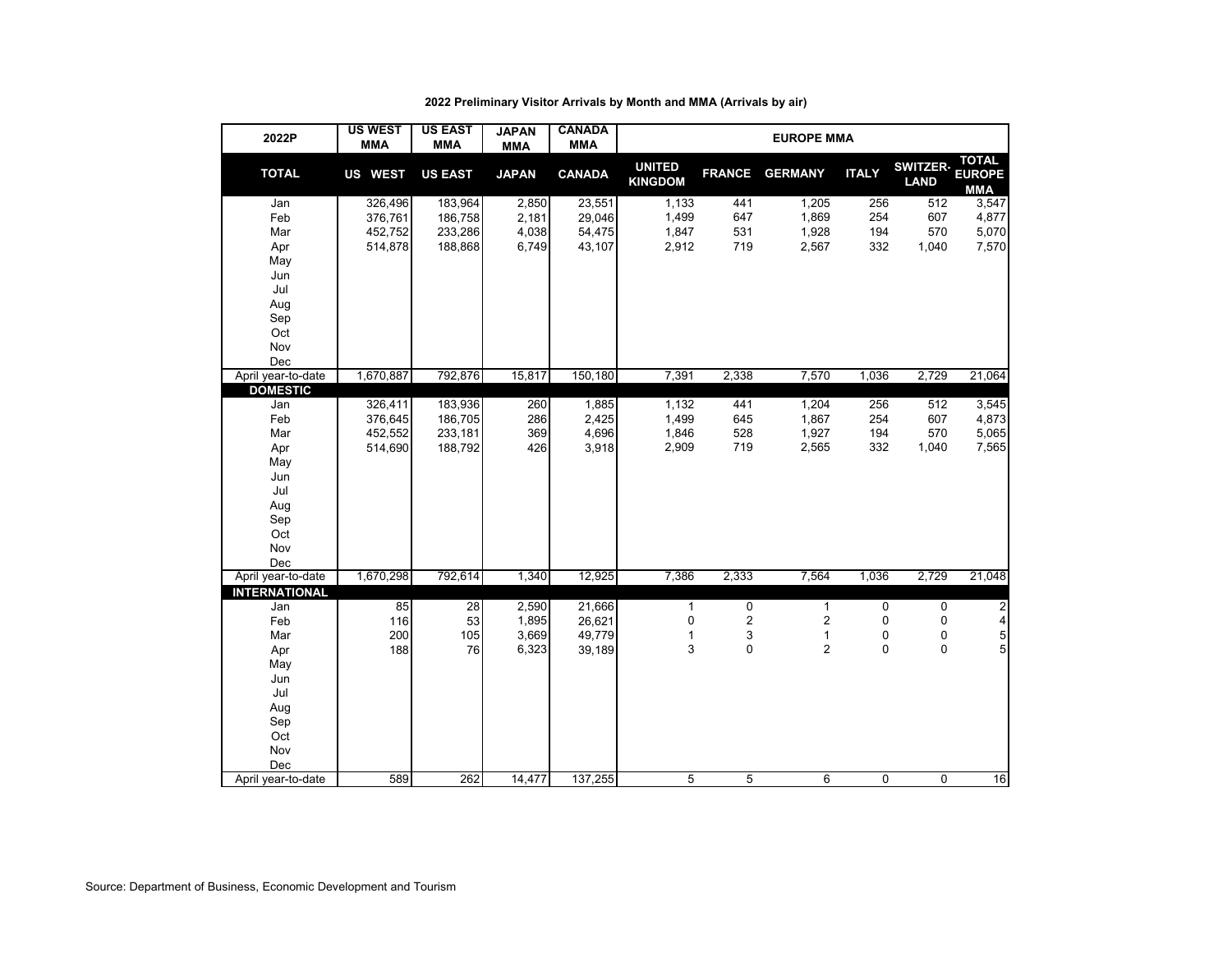| 2021P                | <b>US WEST</b><br><b>MMA</b> | <b>US EAST</b><br><b>MMA</b> | <b>JAPAN</b><br><b>MMA</b> | <b>CANADA</b><br><b>MMA</b> | <b>EUROPE MMA</b>               |                |                |              |                                |                                             |  |  |  |
|----------------------|------------------------------|------------------------------|----------------------------|-----------------------------|---------------------------------|----------------|----------------|--------------|--------------------------------|---------------------------------------------|--|--|--|
| <b>TOTAL</b>         | US WEST                      | <b>US EAST</b>               | <b>JAPAN</b>               | <b>CANADA</b>               | <b>UNITED</b><br><b>KINGDOM</b> | <b>FRANCE</b>  | <b>GERMANY</b> | <b>ITALY</b> | <b>SWITZER-</b><br><b>LAND</b> | <b>TOTAL</b><br><b>EUROPE</b><br><b>MMA</b> |  |  |  |
| Jan                  | 112,020                      | 50,788                       | 1,165                      | 2,898                       | 142                             | 25             | 78             | 23           | 67                             | 334                                         |  |  |  |
| Feb                  | 164,861                      | 63,899                       | 695                        | 493                         | 168                             | 39             | 49             | 26           | 36                             | 317                                         |  |  |  |
| Mar                  | 296,117                      | 133,162                      | 1,051                      | 326                         | 307                             | 51             | 82             | 17           | 83                             | 539                                         |  |  |  |
| Apr                  | 352,147                      | 119,189                      | 1,367                      | 527                         | 368                             | 61             | 103            | 33           | 141                            | 706                                         |  |  |  |
| May                  | 418,956                      | 193,501                      | 1,312                      | 564                         | 511                             | 92             | 123            | 55           | 161                            | 942                                         |  |  |  |
| Jun                  | 521,796                      | 247,382                      | 1,859                      | 627                         | 553                             | 84             | 147            | 27           | 192                            | 1,003                                       |  |  |  |
| Jul                  | 578,629                      | 272,821                      | 2,817                      | 1,999                       | 638                             | 56             | 192            | 62           | 255                            | 1,203                                       |  |  |  |
| Aug                  | 469,181                      | 223,124                      | 3,005                      | 6,154                       | 646                             | 142            | 407            | 112          | 229                            | 1,536                                       |  |  |  |
| Sep                  | 338,680                      | 145,626                      | 1,769                      | 4,326                       | 371                             | 94             | 298            | 50           | 239                            | 1,052                                       |  |  |  |
| Oct                  | 364,687                      | 157,003                      | 2,155                      | 9,657                       | 377                             | 132            | 251            | 45           | 198                            | 1,002                                       |  |  |  |
| Nov                  | 409,864                      | 156,004                      | 2,589                      | 22,045                      | 1,119                           | 393            | 1,069          | 201          | 523                            | 3,306                                       |  |  |  |
| Dec                  | 447,089                      | 228,834                      | 4,448                      | 36,876                      | 1,696                           | 437            | 1,609          | 473          | 677                            | 4,892                                       |  |  |  |
| April year-to-date   | 925,145                      | 367,038                      | 4,277                      | 4,243                       | 984                             | 176            | 311            | 99           | 327                            | 1,897                                       |  |  |  |
| <b>DOMESTIC</b>      |                              |                              |                            |                             |                                 |                |                |              |                                |                                             |  |  |  |
| Jan                  | 111,953                      | 50,788                       | 41                         | 542                         | 142                             | 25             | 78             | 23           | 67                             | 334                                         |  |  |  |
| Feb                  | 164,859                      | 63,898                       | 53                         | 238                         | 168                             | 39             | 49             | 26           | 36                             | 317                                         |  |  |  |
| Mar                  | 296,111                      | 133,161                      | 101                        | 217                         | 307                             | 51             | 82             | 17           | 83                             | 539                                         |  |  |  |
| Apr                  | 352,147                      | 119,188                      | 102                        | 391                         | 368                             | 61             | 103            | 33           | 141                            | 706                                         |  |  |  |
| May                  | 418,953                      | 193,500                      | 147                        | 535                         | 511                             | 92             | 123            | 55           | 161                            | 942                                         |  |  |  |
| Jun                  | 521,789                      | 247,381                      | 215                        | 627                         | 553                             | 84             | 147            | 27           | 192                            | 1,003                                       |  |  |  |
| Jul                  | 578,585                      | 272,819                      | 296                        | 1,719                       | 638                             | 56             | 192            | 62           | 255                            | 1,203                                       |  |  |  |
| Aug                  | 469,032                      | 223,117                      | 336                        | 2,451                       | 645                             | 142            | 407            | 112          | 229                            | 1,535                                       |  |  |  |
| Sep                  | 338,590                      | 145,626                      | 198                        | 2,081                       | 371                             | 94             | 298            | 50           | 239                            | 1,052                                       |  |  |  |
| Oct                  | 364,554                      | 157,002                      | 180                        | 2,859                       | 377                             | 132            | 251            | 45           | 198                            | 1,002                                       |  |  |  |
| Nov                  | 409,614                      | 156,002                      | 321                        | 2,093                       | 1,119                           | 393            | 1,069          | 201          | 523                            | 3,306                                       |  |  |  |
| Dec                  | 446,980                      | 228.821                      | 422                        | 2,529                       | 1,694                           | 435            | 1,608          | 473          | 677                            | 4,887                                       |  |  |  |
| April year-to-date   | 925,070                      | 367,035                      | 296                        | 1,387                       | 984                             | 176            | 311            | 99           | 327                            | 1,897                                       |  |  |  |
| <b>INTERNATIONAL</b> |                              |                              |                            |                             |                                 |                |                |              |                                |                                             |  |  |  |
| Jan                  | 67                           | 0                            | 1,124                      | 2,356                       | 0                               | 0              | 0              | $\pmb{0}$    | 0                              | $\pmb{0}$                                   |  |  |  |
| Feb                  | $\overline{\mathbf{c}}$      | 1                            | 642                        | 255                         | 0                               | 0              | 0              | $\pmb{0}$    | 0                              | $\pmb{0}$                                   |  |  |  |
| Mar                  | 6                            | 1                            | 950                        | 109                         | 0                               | 0              | 0              | $\mathbf 0$  | 0                              | $\pmb{0}$                                   |  |  |  |
| Apr                  | 0                            | 1                            | 1,265                      | 136                         | 0                               | 0              | 0              | 0            | $\mathbf 0$                    | $\pmb{0}$                                   |  |  |  |
| May                  | 3                            | 1                            | 1,165                      | 29                          | 0                               | $\mathbf 0$    | 0              | 0            | $\mathbf 0$                    | 0                                           |  |  |  |
| Jun                  | $\overline{7}$               | 1                            | 1,644                      | 0                           | 0                               | 0              | 0              | 0            | $\mathbf 0$                    | 0                                           |  |  |  |
| Jul                  | 44                           | $\frac{2}{7}$                | 2,521                      | 280                         | 0                               | 0              | 0              | $\mathbf 0$  | 0                              | $\mathbf 0$                                 |  |  |  |
| Aug                  | 149                          |                              | 2,669                      | 3,703                       | 1                               | 0              | 0              | 0            | $\mathbf 0$                    | $\mathbf{1}$                                |  |  |  |
| Sep                  | 90                           | $\mathbf 0$                  | 1,571                      | 2,245                       | 0                               | 0              | 0              | $\mathbf 0$  | 0                              | 0                                           |  |  |  |
| Oct                  | 133                          | 1                            | 1,975                      | 6,798                       | 0                               | 0              | 0              | 0            | 0                              | $\pmb{0}$                                   |  |  |  |
| Nov                  | 250                          | $\overline{2}$               | 2,268                      | 19,952                      | 0                               | 0              | 0              | 0            | 0                              | $\pmb{0}$                                   |  |  |  |
| Dec                  | 109                          | 13                           | 4,026                      | 34,347                      | $\overline{2}$                  | $\overline{c}$ | 1              | 0            | $\mathbf 0$                    | 5                                           |  |  |  |
| April year-to-date   | 75                           | 3                            | 3,981                      | 2,856                       | $\Omega$                        | 0              | 0              | 0            | $\mathbf{0}$                   | $\overline{0}$                              |  |  |  |

# **2021 Preliminary Visitor Arrivals by Month and MMA (Arrivals by air)**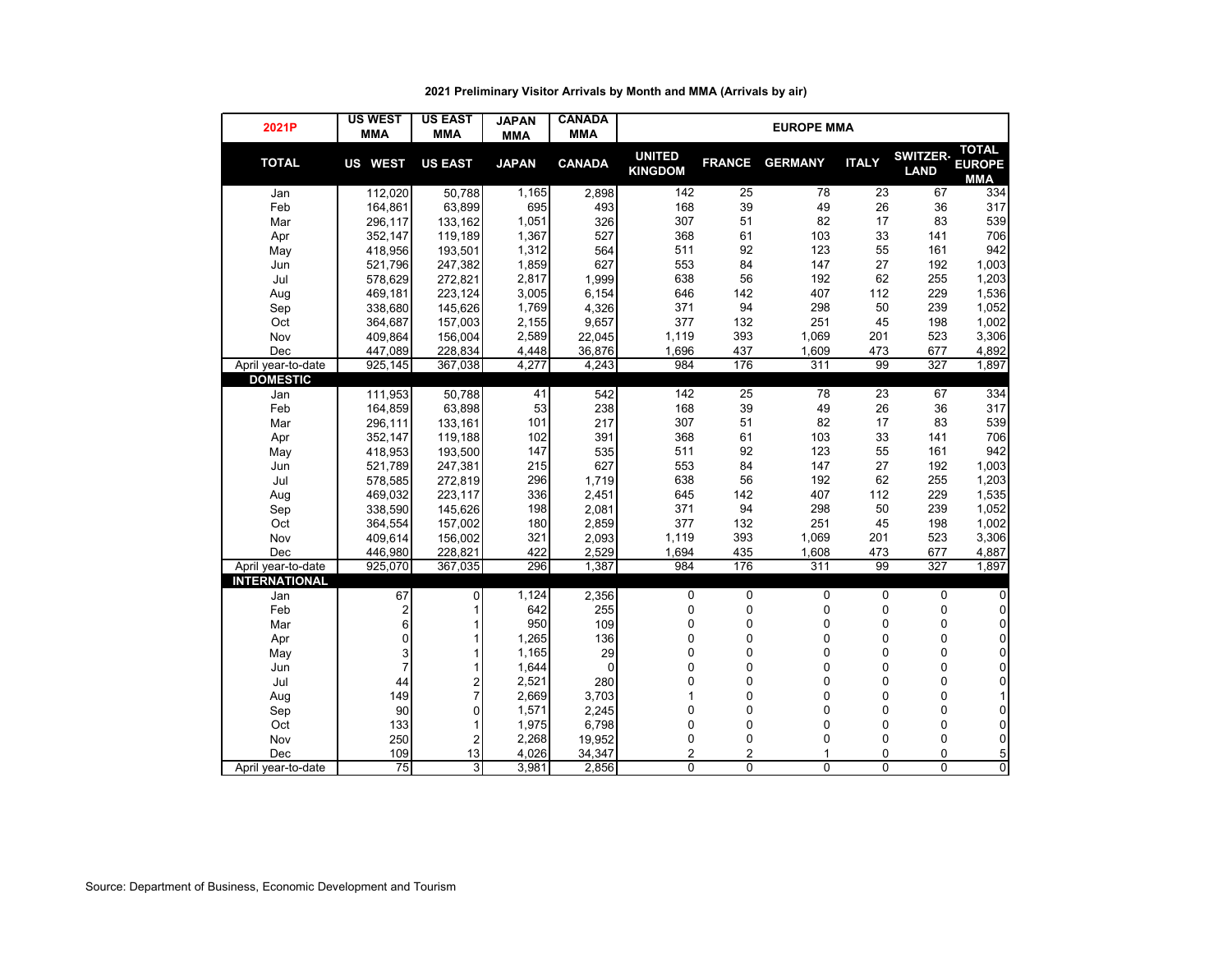|                      |                              |                              |                            |                             | % change 2022P vs. 2021P        |               |                |              |                                |                                      |
|----------------------|------------------------------|------------------------------|----------------------------|-----------------------------|---------------------------------|---------------|----------------|--------------|--------------------------------|--------------------------------------|
| % change             | <b>US WEST</b><br><b>MMA</b> | <b>US EAST</b><br><b>MMA</b> | <b>JAPAN</b><br><b>MMA</b> | <b>CANADA</b><br><b>MMA</b> |                                 |               |                |              |                                |                                      |
| <b>TOTAL</b>         | <b>US WEST</b>               | <b>US EAST</b>               | <b>JAPAN</b>               | <b>CANADA</b>               | <b>UNITED</b><br><b>KINGDOM</b> | <b>FRANCE</b> | <b>GERMANY</b> | <b>ITALY</b> | <b>SWITZER-</b><br><b>LAND</b> | <b>TOTAL</b><br><b>EUROPE</b><br>MMA |
| Jan                  | 191.5                        | 262.2                        | 144.7                      | 712.7                       | 698.6                           | 1672.1        | 1453.7         | 1012.9       | 664.0                          | 961.0                                |
| Feb                  | 128.5                        | 192.3                        | 214.0                      | 5796.1                      | 793.6                           | 1556.5        | 3737.6         | 879.8        | 1603.7                         | 1437.9                               |
| Mar                  | 52.9                         | 75.2                         | 284.3                      | 16625.8                     | 501.7                           | 937.3         | 2262.1         | 1048.2       | 588.9                          | 839.9                                |
| Apr                  | 46.2                         | 58.5                         | 393.6                      | 8083.1                      | 692.3                           | 1083.5        | 2387.5         | 894.3        | 636.7                          | 972.2                                |
| May                  |                              |                              |                            |                             |                                 |               |                |              |                                |                                      |
| Jun                  |                              |                              |                            |                             |                                 |               |                |              |                                |                                      |
| Jul                  |                              |                              |                            |                             |                                 |               |                |              |                                |                                      |
| Aug                  |                              |                              |                            |                             |                                 |               |                |              |                                |                                      |
| Sep                  |                              |                              |                            |                             |                                 |               |                |              |                                |                                      |
| Oct                  |                              |                              |                            |                             |                                 |               |                |              |                                |                                      |
| Nov<br>Dec           |                              |                              |                            |                             |                                 |               |                |              |                                |                                      |
| April year-to-date   | 80.6                         | 116.0                        | 269.8                      | 3439.5                      | 651.0                           | 1229.3        | 2333.1         | 944.3        | 735.8                          | 1010.4                               |
| <b>DOMESTIC</b>      |                              |                              |                            |                             |                                 |               |                |              |                                |                                      |
| Jan                  | 191.6                        | 262.2                        | 539.5                      | 247.9                       | 697.9                           | 1672.1        | 1452.4         | 1012.9       | 664.0                          | 960.4                                |
| Feb                  | 128.5                        | 192.2                        | 443.9                      | 920.5                       | 793.6                           | 1551.3        | 3733.5         | 879.8        | 1603.7                         | 1436.6                               |
| Mar                  | 52.8                         | 75.1                         | 266.0                      | 2067.2                      | 501.4                           | 931.5         | 2260.9         | 1048.2       | 588.9                          | 839.0                                |
| Apr                  | 46.2                         | 58.4                         | 316.5                      | 902.7                       | 691.5                           | 1083.5        | 2385.6         | 894.3        | 636.7                          | 971.5                                |
| May                  |                              |                              |                            |                             |                                 |               |                |              |                                |                                      |
| Jun                  |                              |                              |                            |                             |                                 |               |                |              |                                |                                      |
| Jul                  |                              |                              |                            |                             |                                 |               |                |              |                                |                                      |
| Aug                  |                              |                              |                            |                             |                                 |               |                |              |                                |                                      |
| Sep                  |                              |                              |                            |                             |                                 |               |                |              |                                |                                      |
| Oct                  |                              |                              |                            |                             |                                 |               |                |              |                                |                                      |
| Nov<br>Dec           |                              |                              |                            |                             |                                 |               |                |              |                                |                                      |
| April year-to-date   | 80.6                         | 116.0                        | 352.5                      | 831.9                       | 650.5                           | 1226.4        | 2331.2         | 944.3        | 735.8                          | 1009.6                               |
| <b>INTERNATIONAL</b> |                              |                              |                            |                             |                                 |               |                |              |                                |                                      |
| Jan                  | 26.9                         | <b>NA</b>                    | 130.4                      | 819.6                       | <b>NA</b>                       | <b>NA</b>     | <b>NA</b>      | <b>NA</b>    | <b>NA</b>                      | <b>NA</b>                            |
| Feb                  | 5700.0                       | <b>NA</b>                    | 195.2                      | 10339.6                     | <b>NA</b>                       | <b>NA</b>     | <b>NA</b>      | <b>NA</b>    | <b>NA</b>                      | <b>NA</b>                            |
| Mar                  | 3233.3                       | <b>NA</b>                    | 286.2                      | 45568.8                     | <b>NA</b>                       | <b>NA</b>     | <b>NA</b>      | <b>NA</b>    | <b>NA</b>                      | <b>NA</b>                            |
| Apr                  | <b>NA</b>                    | <b>NA</b>                    | 399.8                      | 28715.4                     | <b>NA</b>                       | <b>NA</b>     | <b>NA</b>      | <b>NA</b>    | <b>NA</b>                      | <b>NA</b>                            |
| May                  |                              |                              |                            |                             |                                 |               |                |              |                                |                                      |
| Jun                  |                              |                              |                            |                             |                                 |               |                |              |                                |                                      |
| Jul                  |                              |                              |                            |                             |                                 |               |                |              |                                |                                      |
| Aug                  |                              |                              |                            |                             |                                 |               |                |              |                                |                                      |
| Sep                  |                              |                              |                            |                             |                                 |               |                |              |                                |                                      |
| Oct<br>Nov           |                              |                              |                            |                             |                                 |               |                |              |                                |                                      |
| Dec                  |                              |                              |                            |                             |                                 |               |                |              |                                |                                      |
| April year-to-date   | 685.3                        | <b>NA</b>                    | 263.7                      | 4705.8                      | <b>NA</b>                       | <b>NA</b>     | <b>NA</b>      | <b>NA</b>    | <b>NA</b>                      | <b>NA</b>                            |
|                      |                              |                              |                            |                             |                                 |               |                |              |                                |                                      |

#### **Visitor Arrivals by Month and MMA (Arrivals by Air)**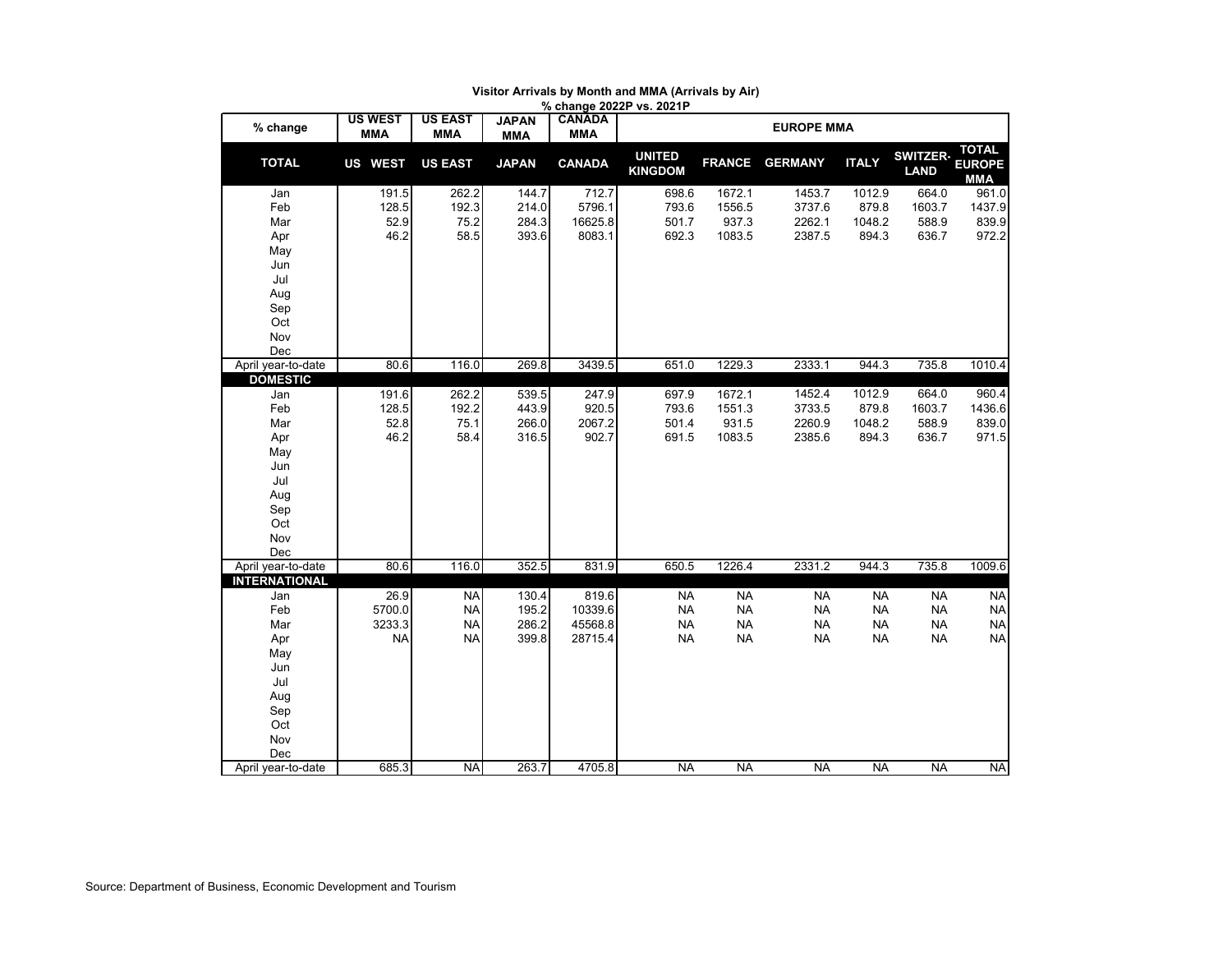| 2022P                  |                              | <b>OCEANIA MMA</b>           |                                              | <b>OTHER ASIA MMA</b> |                            |              |                       |                |                                             |                              | <b>LATIN AMERICA MMA</b> | <b>OTHER</b><br><b>MMA</b> | <b>TOTAL</b>                                   |              |                                 |
|------------------------|------------------------------|------------------------------|----------------------------------------------|-----------------------|----------------------------|--------------|-----------------------|----------------|---------------------------------------------|------------------------------|--------------------------|----------------------------|------------------------------------------------|--------------|---------------------------------|
| <b>TOTAL</b>           | <b>AUSTRA-</b><br><b>LIA</b> | <b>NEW</b><br><b>ZEALAND</b> | <b>TOTAL</b><br><b>OCEANIA</b><br><b>MMA</b> | <b>CHINA</b>          | <b>HONG</b><br><b>KONG</b> | <b>KOREA</b> | SINGA-<br><b>PORE</b> | <b>TAIWAN</b>  | <b>TOTAL</b><br><b>OTHER</b><br><b>ASIA</b> | <b>ARGEN-</b><br><b>TINA</b> | <b>BRAZIL MEXICO</b>     |                            | <b>TOTAL</b><br><b>LATIN</b><br><b>AMERICA</b> | <b>OTHER</b> | <b>TOTAL</b><br><b>VISITORS</b> |
| Jan                    | 4,222                        | 224                          | 4,446                                        | 789                   | 182                        | 2,126        | 138                   | 105            | 3,340                                       | 435                          | 393                      | 508                        | 1,335                                          | 17,650       | 567,179                         |
| Feb                    | 1,956                        | 276                          | 2,232                                        | 358                   | 201                        | 1,500        | 164                   | 63             | 2,287                                       | 388                          | 398                      | 555                        | 1,341                                          | 18,209       | 623,691                         |
| Mar                    | 7,104                        | 299                          | 7,403                                        | 1,560                 | 338                        | 2,219        | 212                   | 160            | 4,489                                       | 365                          | 341                      | 560                        | 1,266                                          | 22,936       | 785,715                         |
| Apr                    | 12,605                       | 328                          | 12,934                                       | 588                   | 260                        | 5,261        | 176                   | 160            | 6,445                                       | 342                          | 478                      | 1,110                      | 1,930                                          | 27,132       | 809,612                         |
| May                    |                              |                              |                                              |                       |                            |              |                       |                |                                             |                              |                          |                            |                                                |              |                                 |
| Jun                    |                              |                              |                                              |                       |                            |              |                       |                |                                             |                              |                          |                            |                                                |              |                                 |
| Jul                    |                              |                              |                                              |                       |                            |              |                       |                |                                             |                              |                          |                            |                                                |              |                                 |
| Aug                    |                              |                              |                                              |                       |                            |              |                       |                |                                             |                              |                          |                            |                                                |              |                                 |
| Sep                    |                              |                              |                                              |                       |                            |              |                       |                |                                             |                              |                          |                            |                                                |              |                                 |
| Oct                    |                              |                              |                                              |                       |                            |              |                       |                |                                             |                              |                          |                            |                                                |              |                                 |
| Nov                    |                              |                              |                                              |                       |                            |              |                       |                |                                             |                              |                          |                            |                                                |              |                                 |
| Dec                    |                              |                              |                                              |                       |                            |              |                       |                |                                             |                              |                          |                            |                                                |              |                                 |
| April year-to-date     | 25,887                       | 1,128                        | 27,015                                       | 3,296                 | 980                        | 11,106       | 689                   | 488            | 16,560                                      | 1,529                        | 1,610                    | 2,733                      | 5,872                                          | 85,927       | 2,786,198                       |
| <b>DOMESTIC</b><br>Jan | 1,087                        | 222                          | 1,309                                        | 789                   | 182                        | 341          | 135                   | 105            | 1,552                                       | 434                          | 393                      | 508                        | 1,334                                          | 13,424       | 533,656                         |
| Feb                    | 480                          | 276                          | 756                                          | 358                   | 201                        | 300          | 164                   | 63             | 1,087                                       | 388                          | 398                      | 555                        | 1,341                                          | 14,835       | 588,952                         |
| Mar                    | 695                          | 299                          | 994                                          | 1,560                 | 338                        | 431          | 211                   | 159            | 2,699                                       | 364                          | 341                      | 560                        | 1,265                                          | 16,887       | 717,708                         |
| Apr                    | 1,294                        | 324                          | 1,619                                        | 588                   | 260                        | 437          | 174                   | 158            | 1,617                                       | 342                          | 478                      | 1,110                      | 1,930                                          | 19,687       | 740,243                         |
| May                    |                              |                              |                                              |                       |                            |              |                       |                |                                             |                              |                          |                            |                                                |              |                                 |
| Jun                    |                              |                              |                                              |                       |                            |              |                       |                |                                             |                              |                          |                            |                                                |              |                                 |
| Jul                    |                              |                              |                                              |                       |                            |              |                       |                |                                             |                              |                          |                            |                                                |              |                                 |
| Aug                    |                              |                              |                                              |                       |                            |              |                       |                |                                             |                              |                          |                            |                                                |              |                                 |
| Sep                    |                              |                              |                                              |                       |                            |              |                       |                |                                             |                              |                          |                            |                                                |              |                                 |
| Oct                    |                              |                              |                                              |                       |                            |              |                       |                |                                             |                              |                          |                            |                                                |              |                                 |
| Nov                    |                              |                              |                                              |                       |                            |              |                       |                |                                             |                              |                          |                            |                                                |              |                                 |
| Dec                    |                              |                              |                                              |                       |                            |              |                       |                |                                             |                              |                          |                            |                                                |              |                                 |
| April year-to-date     | 3,556                        | 1,122                        | 4,678                                        | 3,296                 | 980                        | 1,509        | 683                   | 485            | 6,954                                       | 1,527                        | 1,610                    | 2,733                      | 5,870                                          | 64,833       | 2,580,560                       |
| <b>INTERNATIONAL</b>   |                              |                              |                                              |                       |                            |              |                       |                |                                             |                              |                          |                            |                                                |              |                                 |
| Jan                    | 3,135                        | $\overline{2}$               | 3,137                                        | 0                     | $\mathbf 0$                | 1,785        | 3                     | 0              | 1,788                                       | $\mathbf{1}$                 | 0                        | 0                          | 1                                              | 4,226        | 33,523                          |
| Feb                    | 1,476                        | 0                            | 1,476                                        | $\mathbf 0$           | 0                          | 1,200        | 0                     | 0              | 1,200                                       | $\mathbf 0$                  | 0                        | $\mathbf 0$                | 0                                              | 3,374        | 34,739                          |
| Mar                    | 6,409                        | $\mathbf 0$                  | 6,409                                        | $\mathbf 0$           | 0                          | 1,788        | $\mathbf{1}$          | $\mathbf{1}$   | 1,790                                       | $\mathbf{1}$                 | 0                        | 0                          | 1                                              | 6,049        | 68,007                          |
| Apr                    | 11,311                       | $\overline{4}$               | 11,315                                       | $\mathbf 0$           | $\Omega$                   | 4,824        | $\overline{2}$        | $\overline{2}$ | 4,828                                       | $\pmb{0}$                    | 0                        | $\mathbf 0$                | 0                                              | 7,445        | 69,369                          |
| May                    |                              |                              |                                              |                       |                            |              |                       |                |                                             |                              |                          |                            |                                                |              |                                 |
| Jun                    |                              |                              |                                              |                       |                            |              |                       |                |                                             |                              |                          |                            |                                                |              |                                 |
| Jul                    |                              |                              |                                              |                       |                            |              |                       |                |                                             |                              |                          |                            |                                                |              |                                 |
| Aug                    |                              |                              |                                              |                       |                            |              |                       |                |                                             |                              |                          |                            |                                                |              |                                 |
| Sep                    |                              |                              |                                              |                       |                            |              |                       |                |                                             |                              |                          |                            |                                                |              |                                 |
| Oct                    |                              |                              |                                              |                       |                            |              |                       |                |                                             |                              |                          |                            |                                                |              |                                 |
| Nov                    |                              |                              |                                              |                       |                            |              |                       |                |                                             |                              |                          |                            |                                                |              |                                 |
| Dec                    |                              |                              |                                              |                       |                            |              |                       |                |                                             |                              |                          |                            |                                                |              |                                 |
| April year-to-date     | 22,331                       | 6                            | 22,337                                       | $\mathbf 0$           | $\mathbf 0$                | 9,597        | 6                     | 3              | 9,606                                       | $\overline{2}$               | $\mathbf 0$              | $\mathbf 0$                | $\overline{2}$                                 | 21,094       | 205,638                         |

### **2022 Preliminary Visitor Arrivals by Month and MMA (Arrivals by air) continued**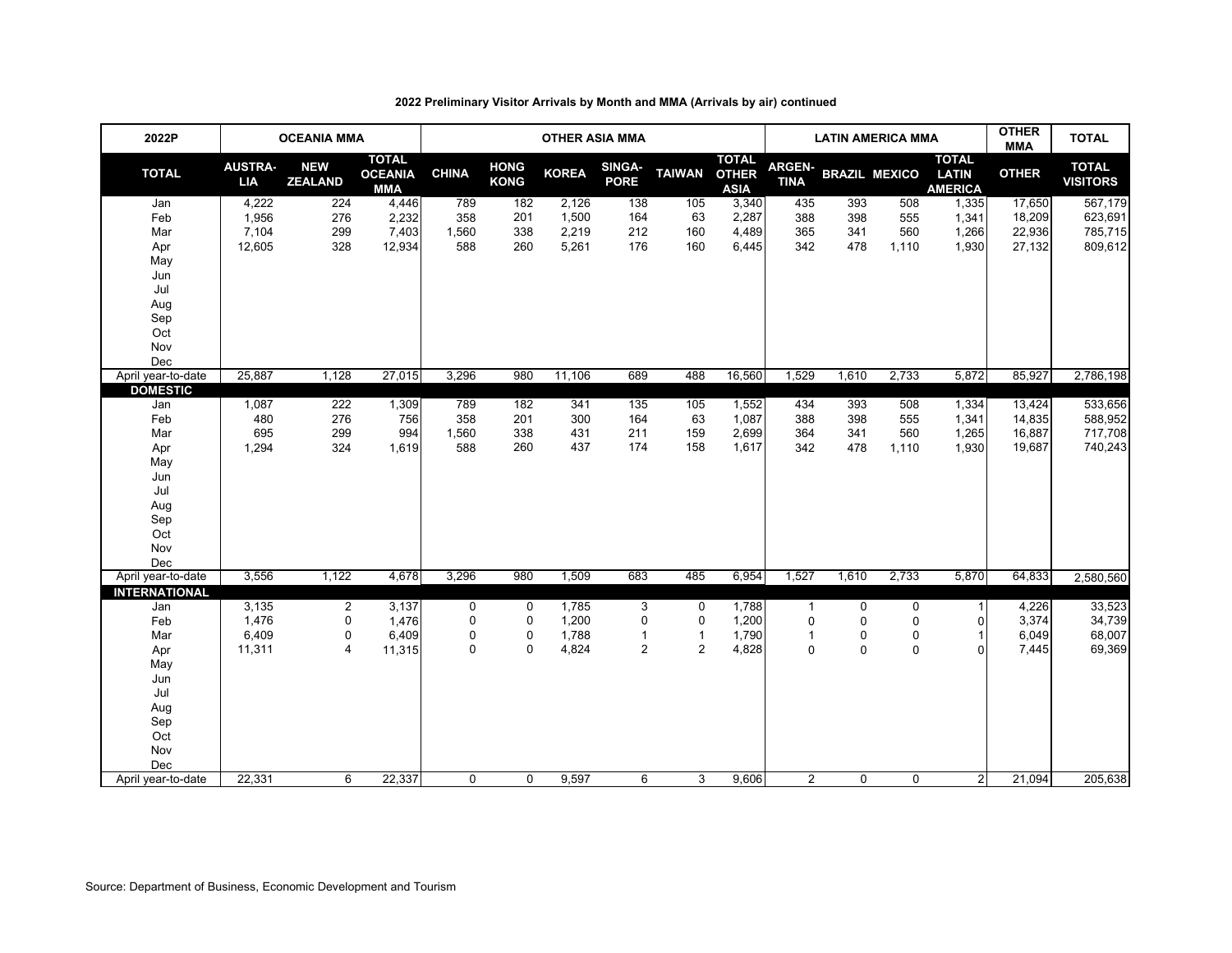| 2021P                |                              | <b>OCEANIA MMA</b>           |                                       | <b>OTHER ASIA MMA</b> |                            |              |                       |                         |                                             |                              | <b>LATIN AMERICA MMA</b> | <b>OTHER</b><br><b>MMA</b> | <b>TOTAL</b>                                   |              |                                 |
|----------------------|------------------------------|------------------------------|---------------------------------------|-----------------------|----------------------------|--------------|-----------------------|-------------------------|---------------------------------------------|------------------------------|--------------------------|----------------------------|------------------------------------------------|--------------|---------------------------------|
| <b>TOTAL</b>         | <b>AUSTRA-</b><br><b>LIA</b> | <b>NEW</b><br><b>ZEALAND</b> | <b>TOTAL</b><br><b>OCEANIA</b><br>MMA | <b>CHINA</b>          | <b>HONG</b><br><b>KONG</b> | <b>KOREA</b> | SINGA-<br><b>PORE</b> | <b>TAIWAN</b>           | <b>TOTAL</b><br><b>OTHER</b><br><b>ASIA</b> | <b>ARGEN-</b><br><b>TINA</b> |                          | <b>BRAZIL MEXICO</b>       | <b>TOTAL</b><br><b>LATIN</b><br><b>AMERICA</b> | <b>OTHER</b> | <b>TOTAL</b><br><b>VISITORS</b> |
| Jan                  | 48                           | 74                           | 122                                   | 98                    | 51                         | 230          | 12                    | 12                      | 402                                         | 151                          | 18                       | 111                        | 281                                            | 3,966        | 171,976                         |
| Feb                  | 26                           | 30                           | 55                                    | 74                    | 30                         | 242          | 16                    | 11                      | 373                                         | 90                           | 29                       | 74                         | 193                                            | 4,397        | 235,283                         |
| Mar                  | 29                           | 114                          | 143                                   | 135                   | 84                         | 306          | 28                    | 26                      | 580                                         | 77                           | 42                       | 246                        | 365                                            | 7,502        | 439,785                         |
| Apr                  | 46                           | 103                          | 149                                   | 159                   | 105                        | 435          | 28                    | 58                      | 785                                         | 95                           | 36                       | 304                        | 434                                            | 8,767        | 484,071                         |
| May                  | 64                           | 157                          | 221                                   | 655                   | 193                        | 494          | 55                    | 90                      | 1,487                                       | 105                          | 115                      | 468                        | 689                                            | 12,008       | 629,681                         |
| Jun                  | 52                           | 226                          | 278                                   | 572                   | 218                        | 722          | 107                   | 117                     | 1,737                                       | 121                          | 91                       | 579                        | 791                                            | 15,581       | 791,053                         |
| Jul                  | 96                           | 256                          | 352                                   | 447                   | 274                        | 1,108        | 109                   | 135                     | 2,073                                       | 161                          | 141                      | 897                        | 1,199                                          | 18,460       | 879,551                         |
| Aug                  | 114                          | 293                          | 407                                   | 498                   | 205                        | 1,059        | 106                   | 155                     | 2,023                                       | 144                          | 140                      | 701                        | 985                                            | 15.978       | 722,393                         |
| Sep                  | 88                           | 142                          | 229                                   | 327                   | 175                        | 1,000        | 60                    | 315                     | 1,878                                       | 199                          | 83                       | 767                        | 1,049                                          | 11,252       | 505,861                         |
| Oct                  | 66                           | 164                          | 231                                   | 336                   | 172                        | 1,088        | 84                    | 95                      | 1,775                                       | 241                          | 82                       | 473                        | 797                                            | 13,475       | 550,781                         |
| Nov                  | 247                          | 248                          | 495                                   | 827                   | 192                        | 2,604        | 129                   | 210                     | 3,962                                       | 226                          | 167                      | 564                        | 957                                            | 14,170       | 613,391                         |
| Dec                  | 3,604                        | 257                          | 3,861                                 | 2,220                 | 260                        | 2,928        | 254                   | 457                     | 6,120                                       | 390                          | 415                      | 727                        | 1,532                                          | 20,019       | 753,670                         |
| April year-to-date   | 149                          | 321                          | 470                                   | 466                   | 270                        | 1,213        | 84                    | 107                     | 2,140                                       | 413                          | 125                      | 736                        | 1,273                                          | 24,632       | 1,331,115                       |
| <b>DOMESTIC</b>      |                              |                              |                                       |                       |                            |              |                       |                         |                                             |                              |                          |                            |                                                |              |                                 |
| Jan                  | 48                           | 74                           | 122                                   | 98                    | 51                         | 115          | 12                    | 12                      | 287                                         | 151                          | 18                       | 111                        | 281                                            | 3,537        | 167,885                         |
| Feb                  | 26                           | 30                           | 55                                    | 74                    | 30                         | 48           | 16                    | 11                      | 179                                         | 90                           | 29                       | 74                         | 193                                            | 3,831        | 233,623                         |
| Mar                  | 29                           | 114                          | 143                                   | 135                   | 84                         | 92           | 28                    | 24                      | 364                                         | 77                           | 42                       | 246                        | 365                                            | 6.948        | 437,949                         |
| Apr                  | 46                           | 103                          | 149                                   | 159                   | 105                        | 151          | 28                    | 58                      | 501                                         | 95                           | 36                       | 304                        | 434                                            | 8,176        | 481,794                         |
| May                  | 64                           | 157                          | 221                                   | 655                   | 193                        | 151          | 55                    | 90                      | 1,144                                       | 105                          | 115                      | 468                        | 689                                            | 10,816       | 626,948                         |
| Jun                  | 52                           | 226                          | 278                                   | 572                   | 218                        | 234          | 107                   | 117                     | 1,249                                       | 121                          | 91                       | 579                        | 791                                            | 14,073       | 787,405                         |
| Jul                  | 96                           | 256                          | 352                                   | 447                   | 274                        | 311          | 109                   | 135                     | 1,276                                       | 161                          | 141                      | 897                        | 1,199                                          | 16,842       | 874,289                         |
| Aug                  | 114                          | 293                          | 407                                   | 498                   | 205                        | 319          | 106                   | 155                     | 1,283                                       | 144                          | 140                      | 701                        | 985                                            | 14,377       | 713,523                         |
| Sep                  | 88                           | 142                          | 229                                   | 327                   | 175                        | 260          | 60                    | 310                     | 1,133                                       | 199                          | 83                       | 767                        | 1,049                                          | 10,233       | 500,191                         |
| Oct                  | 66                           | 164                          | 231                                   | 335                   | 172                        | 219          | 84                    | 95                      | 905                                         | 241                          | 82                       | 473                        | 797                                            | 12,012       | 539,541                         |
| Nov                  | 247                          | 248                          | 495                                   | 827                   | 192                        | 376          | 129                   | 208                     | 1,732                                       | 226                          | 167                      | 564                        | 957                                            | 12,766       | 587,285                         |
| Dec                  | 350                          | 257                          | 607                                   | 2,219                 | 260                        | 366          | 253                   | 457                     | 3,556                                       | 390                          | 415                      | 727                        | 1.532                                          | 16,719       | 706,052                         |
| April year-to-date   | 149                          | 321                          | 470                                   | 466                   | 270                        | 406          | 84                    | 105                     | 1,331                                       | 413                          | 125                      | 736                        | 1,273                                          | 22,492       | 1,321,251                       |
| <b>INTERNATIONAL</b> |                              |                              |                                       |                       |                            |              |                       |                         |                                             |                              |                          |                            |                                                |              |                                 |
| Jan                  | 0                            | $\pmb{0}$                    | $\overline{0}$                        | 0                     | $\mathbf 0$                | 115          | $\mathbf 0$           | $\mathbf 0$             | 115                                         | $\pmb{0}$                    | $\mathbf 0$              | $\boldsymbol{0}$           | $\mathbf{0}$                                   | 429          | 4,091                           |
| Feb                  | 0                            | $\Omega$                     | 0                                     | $\mathbf{0}$          | 0                          | 194          | $\mathbf 0$           | $\mathbf 0$             | 194                                         | $\mathbf 0$                  | $\mathbf 0$              | $\mathbf{0}$               | 0                                              | 566          | 1,660                           |
| Mar                  | 0                            | $\Omega$                     | $\Omega$                              | $\Omega$              | 0                          | 214          | $\mathbf 0$           | $\overline{\mathbf{c}}$ | 216                                         | $\mathbf 0$                  | $\Omega$                 | $\mathbf 0$                | 0                                              | 554          | 1,836                           |
| Apr                  | $\mathbf 0$                  | $\Omega$                     | $\Omega$                              | $\Omega$              | $\Omega$                   | 284          | $\mathbf 0$           | $\mathbf 0$             | 284                                         | $\mathbf 0$                  | $\Omega$                 | 0                          | 0                                              | 591          | 2,277                           |
| May                  | $\overline{0}$               | $\Omega$                     | $\Omega$                              | $\Omega$              | 0                          | 343          | $\Omega$              | $\mathbf 0$             | 343                                         | $\mathbf 0$                  | $\Omega$                 | $\Omega$                   | $\mathbf{0}$                                   | 1,192        | 2,733                           |
| Jun                  | $\Omega$                     | $\Omega$                     | $\Omega$                              | $\Omega$              | 0                          | 488          | $\Omega$              | $\Omega$                | 488                                         | $\mathbf 0$                  | $\Omega$                 | $\Omega$                   | $\Omega$                                       | 1,508        | 3,648                           |
| Jul                  | $\Omega$                     | $\Omega$                     | $\Omega$                              | $\Omega$              | 0                          | 797          | $\mathbf 0$           | $\mathbf 0$             | 797                                         | $\mathbf 0$                  | $\Omega$                 | $\mathbf{0}$               | $\Omega$                                       | 1,618        | 5,262                           |
| Aug                  | $\Omega$                     | $\Omega$                     | $\Omega$                              | $\Omega$              | 0                          | 740          | $\Omega$              | $\mathbf 0$             | 740                                         | $\mathbf 0$                  | $\Omega$                 | $\mathbf{0}$               | $\Omega$                                       | 1,601        | 8,869                           |
| Sep                  | $\Omega$                     | $\Omega$                     | $\Omega$                              | $\Omega$              | $\Omega$                   | 740          | 0                     | 5                       | 745                                         | $\mathbf 0$                  | $\Omega$                 | $\Omega$                   | $\Omega$                                       | 1,019        | 5,670                           |
| Oct                  | $\mathbf 0$                  | $\Omega$                     | $\Omega$                              |                       | 0                          | 869          | $\Omega$              | $\mathbf 0$             | 870                                         | $\Omega$                     | $\Omega$                 | $\Omega$                   | $\Omega$                                       | 1,463        | 11,240                          |
| Nov                  | $\Omega$                     | $\Omega$                     | $\Omega$                              | $\Omega$              | 0                          | 2,228        | $\Omega$              | $\overline{c}$          | 2,230                                       | $\Omega$                     | O                        | $\Omega$                   | $\Omega$                                       | 1,404        | 26,106                          |
| Dec                  | 3,254                        | $\mathbf{0}$                 | 3,254                                 |                       | 0                          | 2,562        |                       | $\mathbf 0$             | 2,564                                       | $\mathbf 0$                  | 0                        | $\Omega$                   | $\Omega$                                       | 3,300        | 47,618                          |
| April year-to-date   | $\Omega$                     | $\Omega$                     | $\Omega$                              | $\Omega$              | $\Omega$                   | 807          | $\Omega$              | $\overline{2}$          | 809                                         | $\Omega$                     | $\Omega$                 | $\Omega$                   | $\Omega$                                       | 2,140        | 9,864                           |

# **2021 Preliminary Visitor Arrivals by Month and MMA (Arrivals by air) continued**